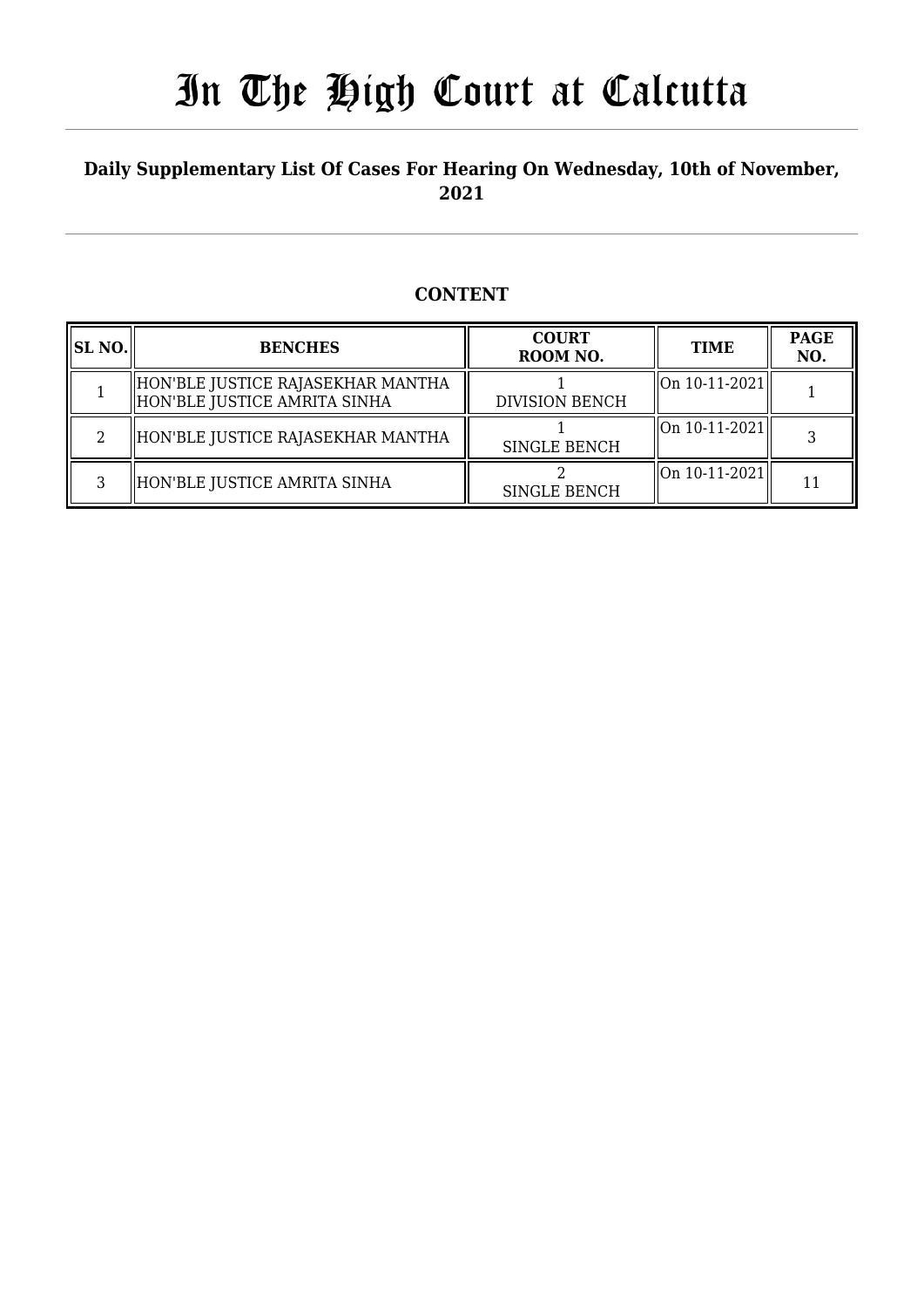

# Calcutta High Court **In The Circuit Bench at Port Blair**

### **Appellate Side**

**DAILY CAUSELIST For Wednesday The 10th November 2021**

**COURT NO. 1**

**DIVISION BENCH (DB)**

**HON'BLE JUSTICE RAJASEKHAR MANTHA HON'BLE JUSTICE AMRITA SINHA**

|                |                    | <b>APPLICATION</b>                                                                                                        |                                     |                                     |
|----------------|--------------------|---------------------------------------------------------------------------------------------------------------------------|-------------------------------------|-------------------------------------|
| 1              | MA/20/2021         | THE CHIEF ENGINEER<br><b>VS</b><br>AKABEA INFRASTRUCTURE<br>PRIVATE LIMITED                                               | ARUL PRASANTH                       |                                     |
|                | IA NO: CAN/2/2021  |                                                                                                                           |                                     |                                     |
|                |                    | <b>FOR HEARING</b>                                                                                                        |                                     |                                     |
| $\overline{2}$ | FMAT/4/2019        | THE EXECUTIVE ENGINEER<br><b>VS</b><br>C.V.THOMAS                                                                         | <b>KRISHNA RAO</b>                  | <b>GOPALA BINNU</b><br><b>KUMAR</b> |
| 3              | CRA/7/2019         | THE STATE<br><b>VS</b><br>A.MOHAN @ VELU                                                                                  | <b>KRISHNA RAO</b>                  | RAKESH PAL<br><b>GOBIND</b>         |
|                | IA NO: CRAN/1/2021 |                                                                                                                           |                                     |                                     |
| 4              | MA/9/2020          | THE HON'BLE LT.<br><b>GOVERNOR AND ORS.</b><br><b>VS</b><br>ANDAMAN SARVAJANIK<br>NIRMAN VIBAGH MAZDOOR<br>SANGH AND ORS. | <b>KRISHNA RAO</b>                  | <b>GOPALA BINNU</b><br><b>KUMAR</b> |
|                | wt5 MA/10/2020     | THE GENERAL MANAGER<br><b>VS</b><br><b>R.ALANGARAM AND SONS</b><br>AND ORS.                                               | <b>ANJILI NAG</b>                   | <b>GOPALA BINNU</b><br><b>KUMAR</b> |
|                | wt6 WPA/133/2020   | <b>BARATANG FOREST</b><br><b>WORKER'S UNION AND</b><br>ANR.<br><b>VS</b><br>UNION OF INDIA AND 05<br>ORS.                 | <b>GOPALA BINNU</b><br><b>KUMAR</b> | <b>KRISHNA RAO</b>                  |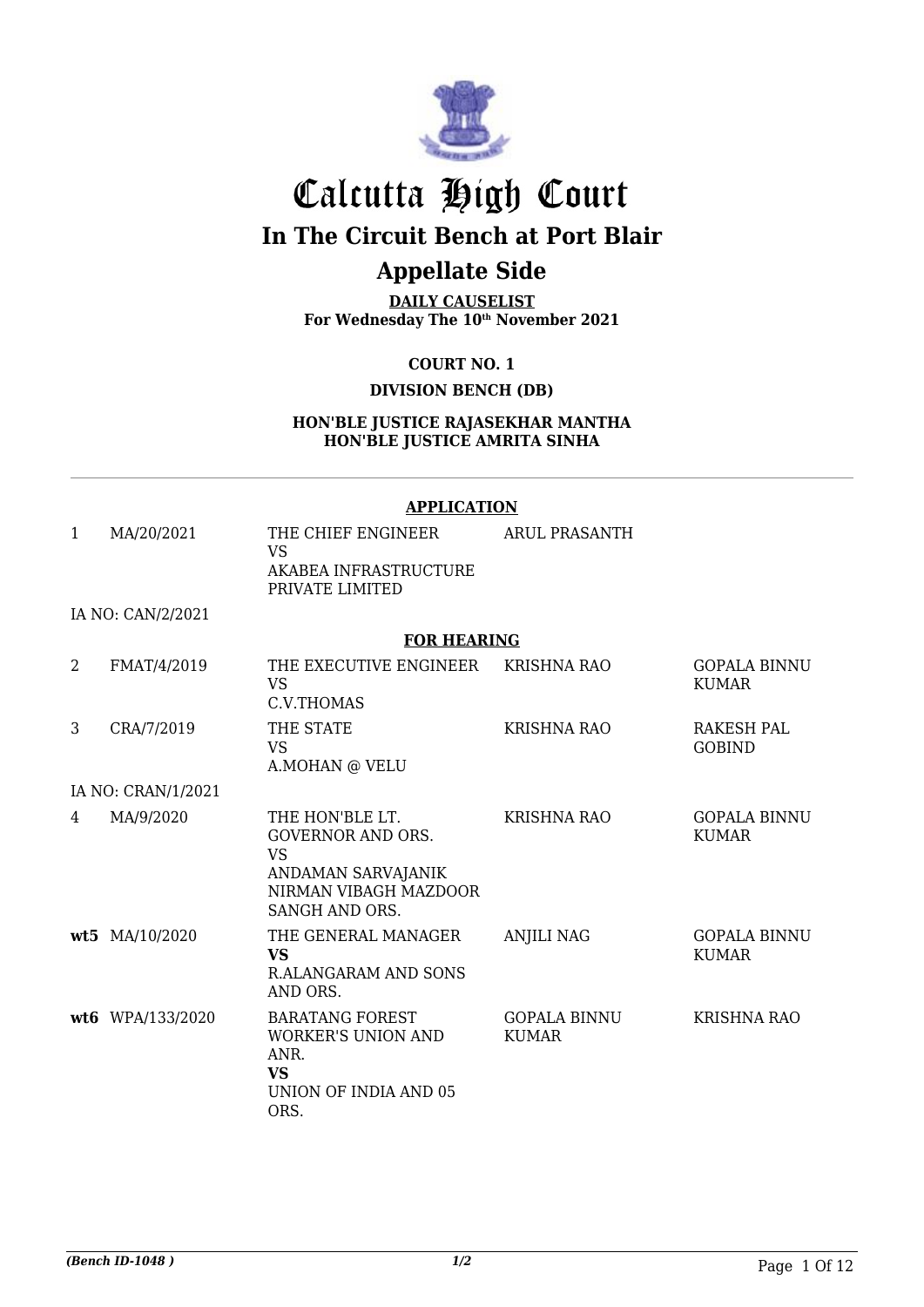|   | wt7 WPA/162/2019 | THE DEPUTY<br>CONSERVATOR OF<br><b>FORESTS</b><br>VS<br>P.TATA RAO AND OTHERS | KRISHNA RAO | <b>GOPALA BINNU</b><br>KUMAR |
|---|------------------|-------------------------------------------------------------------------------|-------------|------------------------------|
| 8 | WPA(P)/162/2021  | S.RENOLD<br>VS<br>THE LIEUTENANT<br><b>GOVERNOR AND ORS.</b>                  | ANJILI NAG  | KRISHNA RAO                  |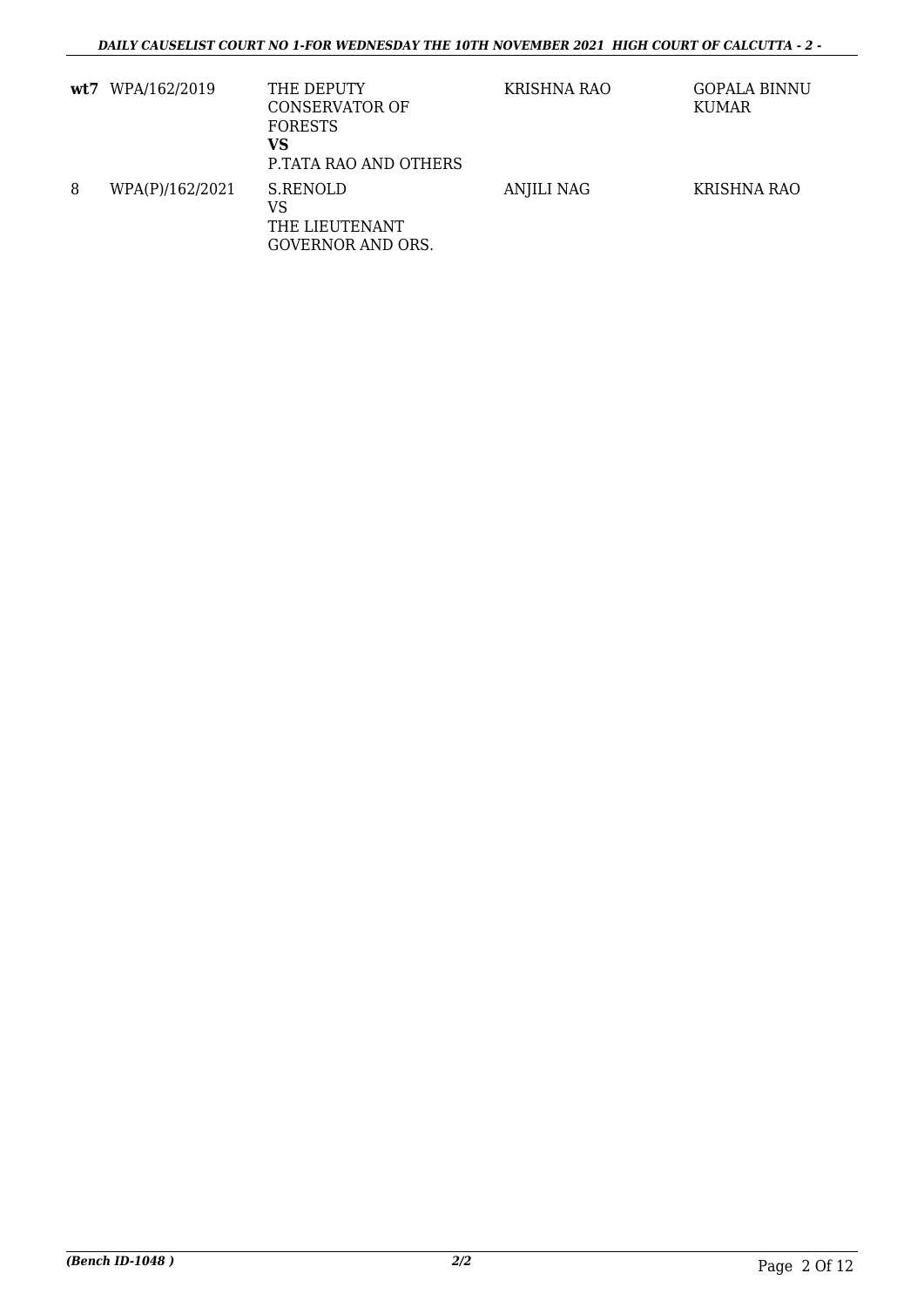

## Calcutta High Court **In The Circuit Bench at Port Blair**

### **Appellate Side**

**DAILY CAUSELIST For Wednesday The 10th November 2021**

#### **COURT NO. 1**

#### **SINGLE BENCH (SB)**

#### **HON'BLE JUSTICE RAJASEKHAR MANTHA**

## **TO BE MENTIONED**

| $\mathbf{1}$    | CPAN/16/2021<br>IN WP 172/2021<br>(WITHOUT FILE) | HOTEL SEASHELL<br><b>VS</b><br><b>AJIT BARNARD</b>                                      | <b>ANJILI NAG</b>      |                                                  |
|-----------------|--------------------------------------------------|-----------------------------------------------------------------------------------------|------------------------|--------------------------------------------------|
|                 |                                                  | <b>APPLICATION FOR BAIL</b>                                                             |                        |                                                  |
| 2               | CRM/13/2021                                      | MITA PAL@MITA BISWAS<br><b>VS</b><br>THE STATE                                          | PARVEJ ANAM            |                                                  |
|                 |                                                  | <b>MOTION</b>                                                                           |                        |                                                  |
| 3               | CRR/1808/2012                                    | DEVNATH PASWAN<br><b>VS</b><br>THE STATE                                                | M.K.THAKUR             |                                                  |
| 4               | CRR/2/2020                                       | <b>JANAK RAM</b><br>VS<br>SITAMMA AND ANR.                                              | R.P.GOBIND,<br>P.MENON | KRISHNA RAO,<br>A.K.MANDAL,<br><b>BABITA DAS</b> |
| 5               | CRR/12/2021                                      | T.KRISHNAMOORTHY<br>VS.<br>THE STATE                                                    | <b>ANJILI NAG</b>      | S.KARMAKAR                                       |
| 6               | CO/14/2021                                       | <b>BALBIR SINGH AND</b><br><b>ANOTHER</b><br><b>VS</b><br><b>GYAN SINGH</b>             | <b>ANJILI NAG</b>      |                                                  |
| $7\overline{ }$ | CO/17/2021                                       | <b>JURAN DAS</b><br><b>VS</b><br>THE ADMINISTRATOR<br>(LIEUTENANT GOVERNOR)<br>AND ORS. | A.S.KUMAR              |                                                  |
| 8               | WPA/216/2021                                     | KALACHAND GHARAMI<br><b>VS</b><br>THE LIEUTENANT<br><b>GOVERNOR AND ORS</b>             | ANANDA HALDER          | <b>KRISHNA RAO</b>                               |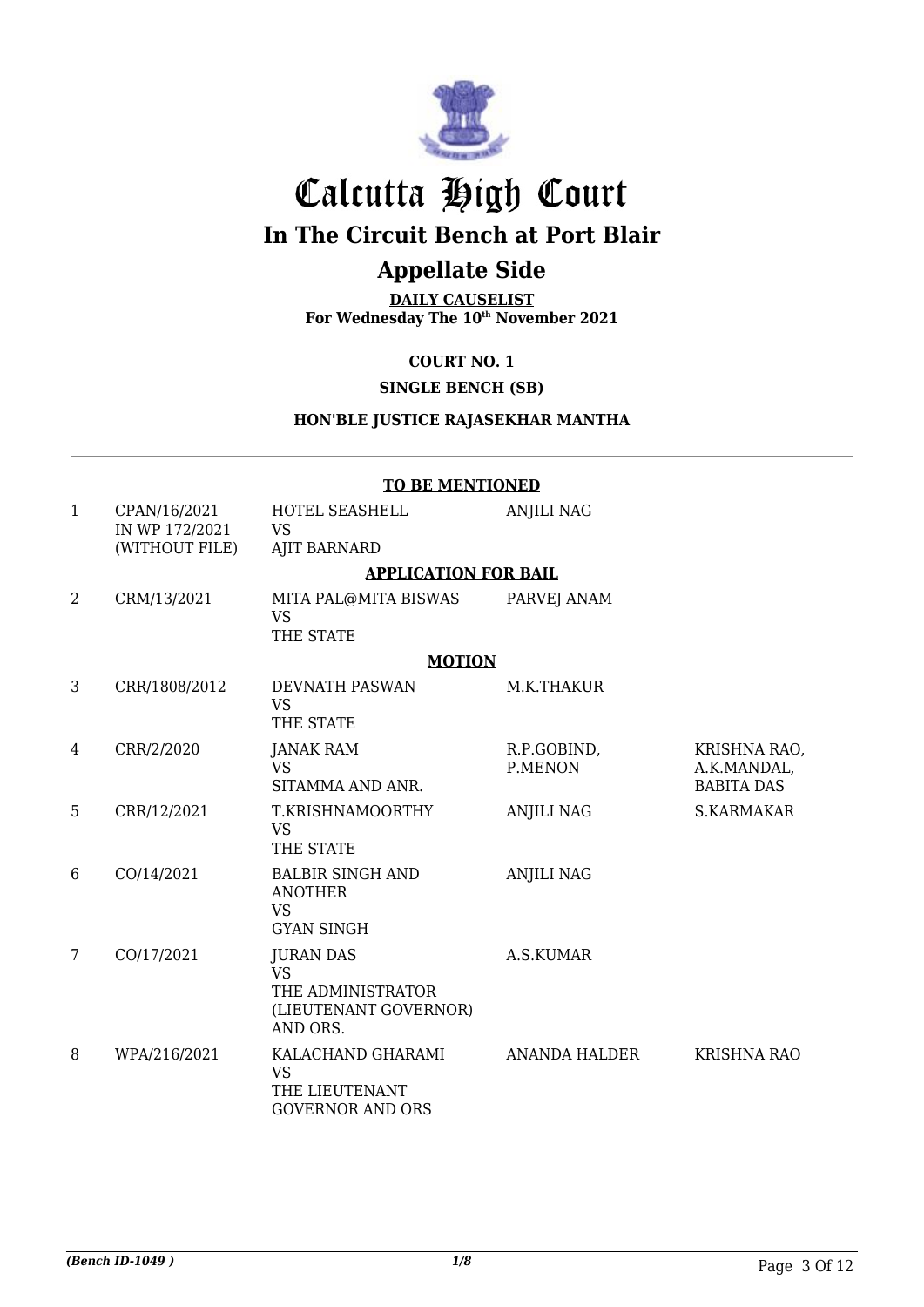| 9  | WPA/246/2021                    | NARAYAN MONDAL<br><b>VS</b><br>THE ANDAMAN AND<br>NICOBAR ADMINISTRATION                                                                              | ARUN S. KUMAR                             |                                 |
|----|---------------------------------|-------------------------------------------------------------------------------------------------------------------------------------------------------|-------------------------------------------|---------------------------------|
| 10 | WPA/247/2021                    | M.RAMASWAMY<br>VS<br>THE ANDAMAN AND<br>NICOBAR ADMINISTRATION<br><b>AND OTHERS</b>                                                                   | K.VIJAY KUMAR                             |                                 |
| 11 | WPA/254/2021                    | PROFULLA ROY AND<br><b>OTHERS</b><br><b>VS</b><br>THE LT. GOVERNOR AND<br><b>OTHERS</b>                                                               | <b>ANJILI NAG</b>                         |                                 |
| 12 | WPA/258/2021                    | <b>SUSHEELA</b><br><b>VS</b><br>THE REGISTRAR, CENTRAL<br>REGISTRAR OF BIRTH AND<br>DEATH AND OTHERS                                                  | <b>ANJILI NAG</b>                         |                                 |
|    |                                 | <b>FOR ORDERS</b>                                                                                                                                     |                                           |                                 |
| 13 | WPA/92/2021                     | SHABAB ALI AND ORS.<br><b>VS</b><br>THE LIEUTENANT                                                                                                    | ANANDA HALDER                             | ARUL PRASANTH,<br>K.M.B.JAYAPAL |
|    | wt14 WPA/313/2018               | <b>GOVERNOR AND ORS.</b><br>SHOBA SINGH<br><b>VS</b><br>THE ANDAMAN AND<br>NICOBAR ADMINISTRATION<br>AND ORS.                                         | K.M.B.JAYAPAL                             | <b>KRISHNA RAO</b>              |
|    |                                 | <b>APPLICATION</b>                                                                                                                                    |                                           |                                 |
| 15 | AP/4/2020                       | M/s GCVD INFRATECH<br>PRIVATE LIMITED<br><b>VS</b><br>UNION OF INDIA                                                                                  | PARDESIA MUNDA                            | <b>TULSI LALL</b>               |
| 16 | FMAT/5/2020                     | NEW INDIA ASSURANCE<br>CO. LTD.<br><b>VS</b>                                                                                                          | N.A.KHAN                                  | A.K.CHARABORTY                  |
| 17 | AP/6/2021                       | RAJA SEKHAR AND ORS.<br>M/S. M.K. DEVELOPERS<br><b>VS</b><br><b>JOINT DIRECTOR</b><br>(CONTRACTS) FOR<br><b>ACCEPTING OFFICER</b><br>(CHIEF ENGINEER) | S.K.GOLDER,<br><b>S.SARKAR</b>            | <b>TULSI LALL</b>               |
| 18 | CRA/10/2021                     | THE STATE<br><b>VS</b><br><b>MANOJ PAUL</b>                                                                                                           | <b>KRISHNA RAO</b>                        |                                 |
|    | IA NO: CRAN/2/2021, CRAN/1/2021 |                                                                                                                                                       |                                           |                                 |
| 19 | AP/10/2021                      | M/S SHANTI ENTERPRISES<br><b>VS</b><br>THE SUPERINTENDING<br>ENGINEER                                                                                 | RAJINDER SINGH,<br><b>TAPAN KUMAR DAS</b> |                                 |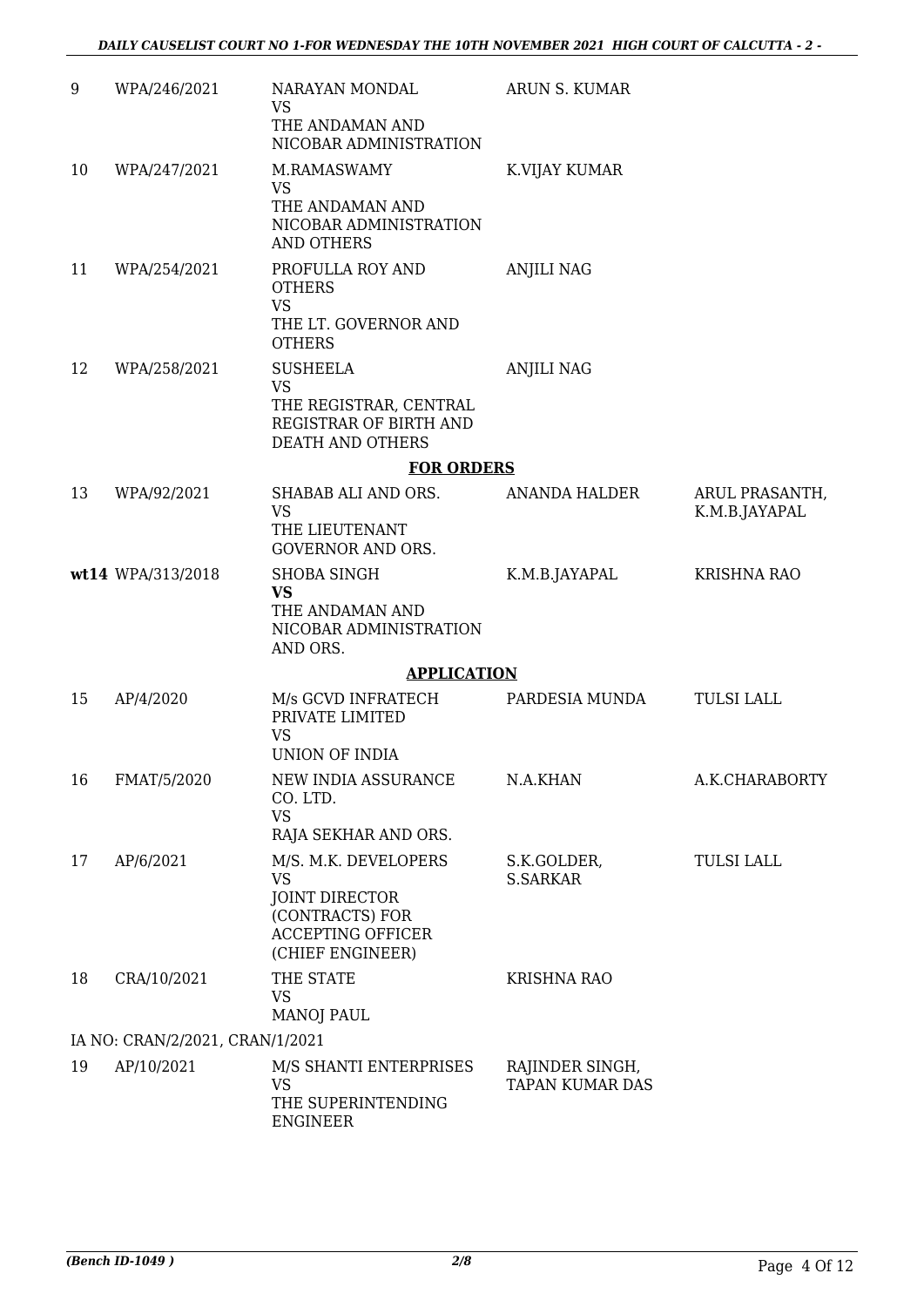| 20 | AP/11/2021                       | M/S C.M.ROY<br>CONSTRUCTION (P)<br>LIMITED<br><b>VS</b>                                                         | <b>TAPAN KUMAR DAS</b>              |                                     |
|----|----------------------------------|-----------------------------------------------------------------------------------------------------------------|-------------------------------------|-------------------------------------|
|    |                                  | THE CHIEF ENGINEER                                                                                              |                                     |                                     |
|    |                                  | <b>CONTEMPT APPLICATION</b>                                                                                     |                                     |                                     |
| 21 | CPAN/13/2018                     | THE SEAFARERS<br>CONFEDERATION OF INDIA<br>(SCI)<br><b>VS</b><br><b>SHRI ANUP KUMAR</b><br>SHARMA, CHAIRMAN AND | SHYAMALI GANGLY                     |                                     |
|    |                                  | MANAGING DIRECTOR OF<br>SHIPPING CORPORATION<br>OF INDIA LTD.                                                   |                                     |                                     |
|    | wt22 WPA/82/2018                 | THE SEAFARERS<br>CONFEDERATION OF INDIA<br>(SCI)<br><b>VS</b><br>THE SHIPPING<br>CORPORATION OF INDIA<br>LTD.   | SHYAMALI GANGULY                    | <b>KRISHNA RAO</b>                  |
|    | IA NO: CAN/1/2021                |                                                                                                                 |                                     |                                     |
| 23 | CPAN/4/2020                      | HARI SHANKER YADAV<br><b>VS</b><br>DR.NAVLENDRA KUMAR<br><b>SINGH</b>                                           | <b>GOPALA BINNU</b><br><b>KUMAR</b> |                                     |
| 24 | CPAN/11/2021<br>IN WP 914/2020   | DAVINDER PAL SINGH<br><b>VS</b><br>SANJEEV MITAL, THE<br><b>SECRETARY (REVENUE)</b><br>AND ANR.                 | ANJILI NAG, SHIPRA<br><b>MANDAL</b> |                                     |
| 25 | CPAN/18/2021<br>IN WPA 1585/2021 | A. RAMASWAMY<br>VS<br>RAMESH KUMAR                                                                              | <b>ANJILI NAG</b>                   |                                     |
|    |                                  | <b>FOR HEARING</b>                                                                                              |                                     |                                     |
| 26 | WPA/159/2014                     | A.ZAHEED<br><b>VS</b><br>THE ANDAMAN AND<br>NICOBAR ADMINISTRATION<br>AND ORS.                                  | K.M.B.JAYAPAL,<br>G.MINI            | <b>ARUL PRASANTH</b>                |
| 27 | CRR/1/2017                       | THE STATE (CBI)<br><b>VS</b><br>NEWAZESH ALI AND ORS.                                                           | RAKESH PAL GOBIND                   | <b>ARUL PRASANTH</b>                |
|    | IA NO: CRAN/1/2021               |                                                                                                                 |                                     |                                     |
|    | wt28 CRR/17/2018                 | THE STATE (CBI)<br><b>VS</b><br>MAN MOHAN SINGH                                                                 | RAKESH PAL GOBIND                   | MOHD. TABRAIZ                       |
|    | wt29 CRR/18/2018                 | THE STATE (CBI)<br><b>VS</b><br>PUSHPA RAJU                                                                     | RAKESH PAL GOBIND                   | <b>GOPALA BINNU</b><br><b>KUMAR</b> |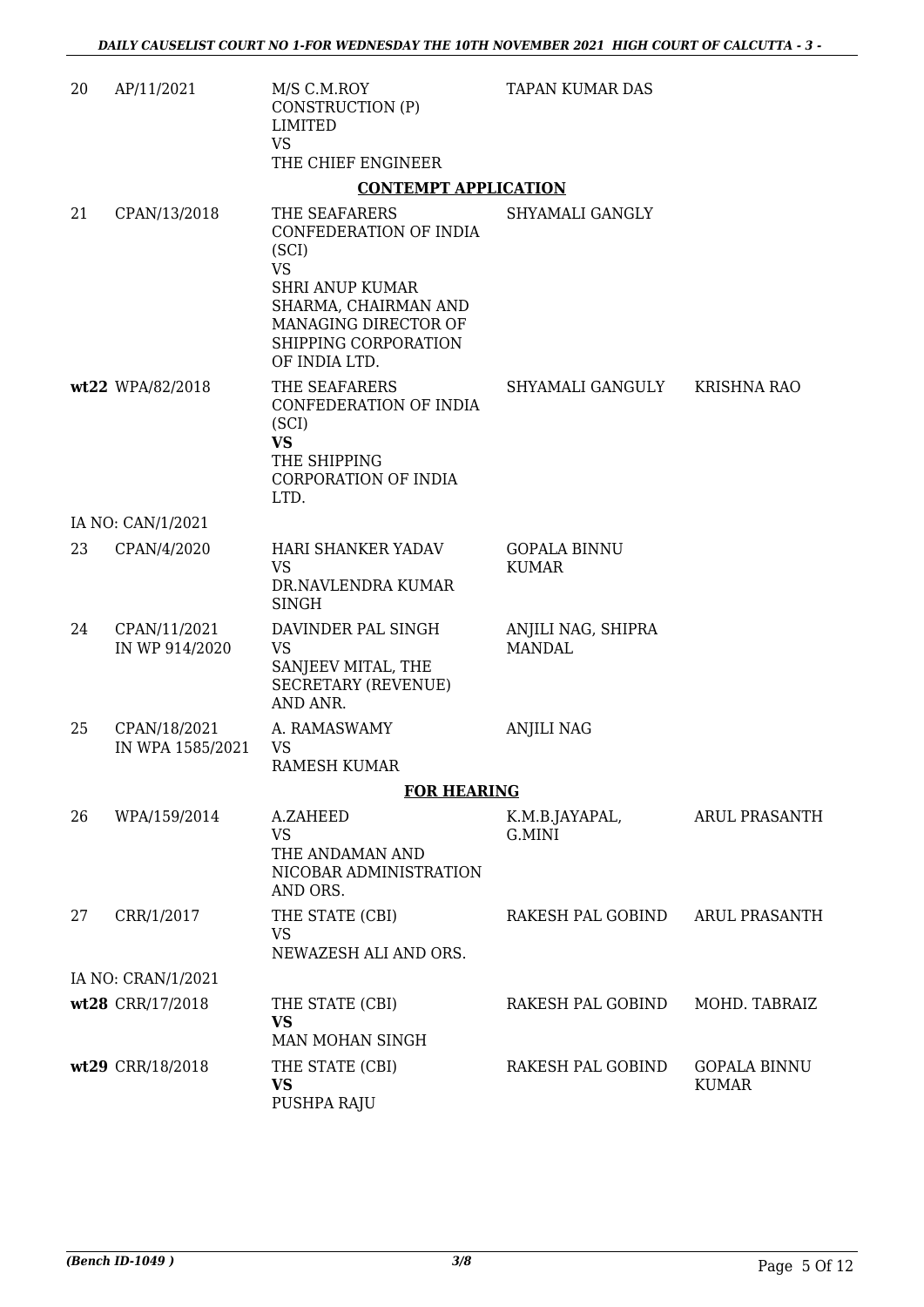|    | wt30 CRR/19/2018  | THE STATE (CBI)<br><b>VS</b><br>THOMAS HERENZ AND                                                          | RAKESH PAL GOBIND                                         | K.M.B.JAYAPAL                                     |
|----|-------------------|------------------------------------------------------------------------------------------------------------|-----------------------------------------------------------|---------------------------------------------------|
|    |                   | ORS.                                                                                                       |                                                           |                                                   |
| 31 | CRA/1/2017        | SHRI. K. ESWAR RAO<br><b>VS</b>                                                                            |                                                           | A.K.CHAKRABORTY                                   |
|    |                   | SHRI. K. G. SAM KUTTY                                                                                      |                                                           |                                                   |
| 32 | CRA/6/2018        | THE STATE<br><b>VS</b><br><b>SANDIP KUMAR</b>                                                              | KRISHNA RAO, SUMIT<br>KARMAKAR                            | <b>GOPALA BINNU</b><br><b>KUMAR</b>               |
| 33 | WPA/63/2018       | M/S PANKAJ ENTERPRISES<br>AND ANR.<br><b>VS</b><br>ANDAMAN AND NICOBAR<br>ADMINISTRATION AND<br>ORS.       | RAJINDER SINGH,<br><b>TAPAN KUMAR DAS</b>                 | <b>ANJILI NAG</b>                                 |
|    | IA NO: CAN/1/2021 |                                                                                                            |                                                           |                                                   |
| 34 | WPA/178/2018      | <b>P.RENU</b><br><b>VS</b><br>THE STATE BANK OF INDIA<br>AND ORS.                                          | D.C.KABIR                                                 | <b>ANJILI NAG</b>                                 |
| 35 | WPA/282/2018      | <b>VANVIKAS EMPLOYEES</b><br>ASSOCIATION AND ORS.<br><b>VS</b><br>THE MINISTRY OF HOME<br>AFFAIRS AND ORS. | <b>GOPALA BINNU</b><br><b>KUMAR</b>                       | TULSI LALL,<br><b>TASNEEM</b>                     |
| 36 | SA/1/2019         | USMAN ALI AND ORS.<br><b>VS</b><br>CHAMPA DEVI AND ORS.                                                    | N.A.KHAN                                                  | K.M.B.JAYAPAL,<br>G.MINI, SABRINA<br><b>BEGUM</b> |
|    | wt37 SA/2/2019    | USMAN ALI AND ORS.<br><b>VS</b><br>CHAMPA DEVI AND ORS.                                                    | N.A.KHAN                                                  | K.M.B.JAYAPAL,<br>G.MINI, SABRINA<br><b>BEGUM</b> |
| 38 | FMAT/3/2019       | SABITA DEVI AND ORS.<br>VS.<br>THE MANAGER AND ANR.                                                        | K.M.B.JAYAPAL,<br>G.MINI                                  | ARUL PRASANTH,<br><b>ANITHA HEGDE</b>             |
| 39 | CRA/3/2019        | THE STATE<br><b>VS</b><br>A.MAHESHWAR RAO AND<br>ORS.                                                      | A.S.ZINU                                                  | ANJILI NAG, GOPALA<br><b>BINNU KUMAR</b>          |
| 40 | SA/4/2019         | JAI NARAYAN SINGH<br><b>VS</b><br>BADRUDDIN AND ORS.                                                       | K.M.B.JAYAPAL                                             | N.A.KHAN                                          |
| 41 | CRA/11/2019       | <b>SUJIT MAJUMDAR</b><br><b>VS</b><br>THE STATE                                                            | <b>GOPALA BINNU</b><br>KUMAR, RAKESH PAL<br><b>GOBIND</b> |                                                   |
| 42 | CRA/12/2019       | PRADEEP HALDER<br><b>VS</b><br>THE STATE                                                                   | D. ILANGO AND R.<br>PRADEEP                               | <b>KRISHNA RAO</b>                                |
| 43 | CRR/13/2019       | <b>B.RAJALAXMI AND ANR.</b><br><b>VS</b><br>K.M.RAMESH                                                     | ARUL PRASANTH,<br><b>DOLLY SARKAR</b>                     | D.ILANGO, ANJILI<br><b>NAG</b>                    |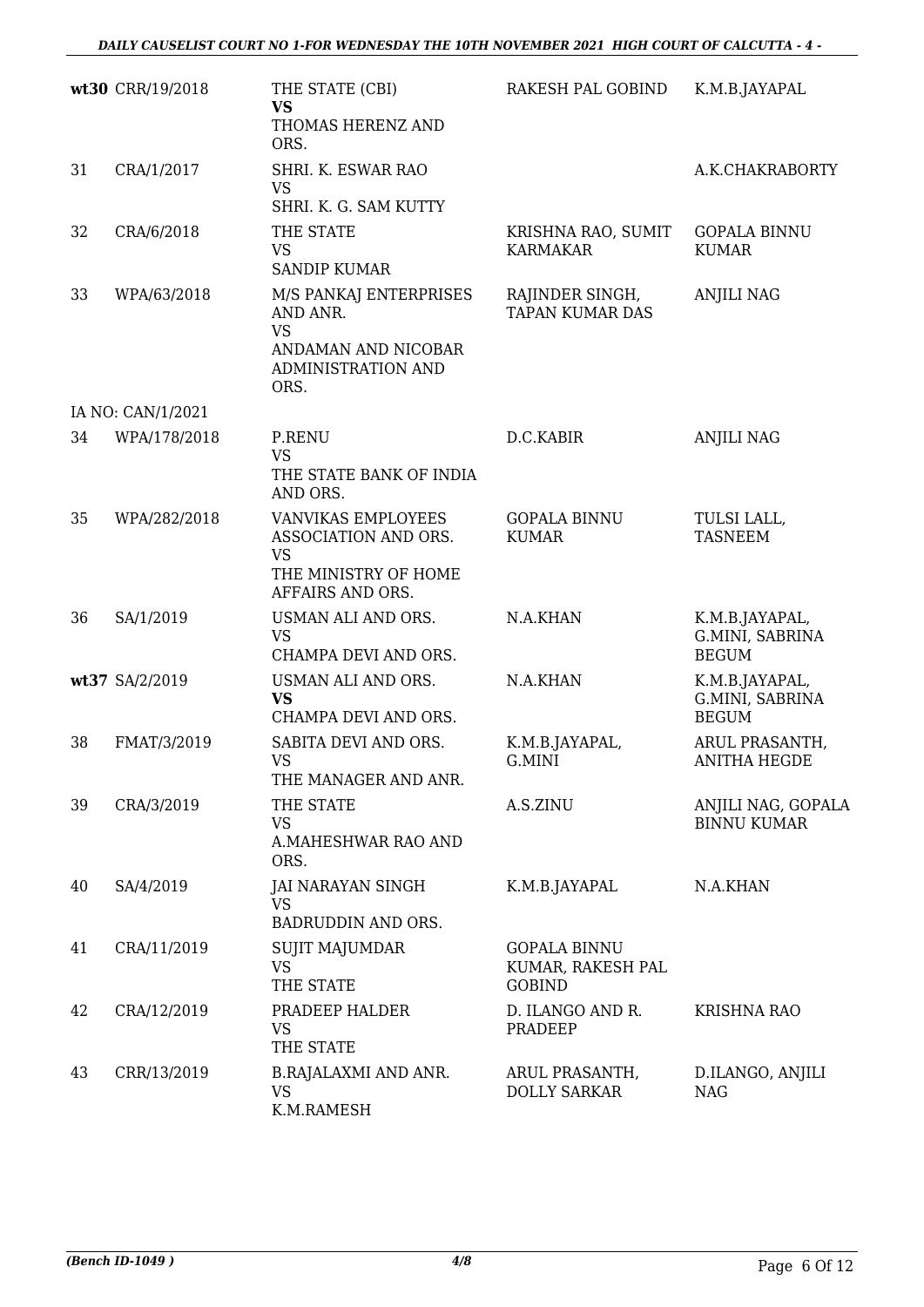#### *DAILY CAUSELIST COURT NO 1-FOR WEDNESDAY THE 10TH NOVEMBER 2021 HIGH COURT OF CALCUTTA - 5 -*

| 44 | CRR/18/2019       | <b>RUPESH KISHEN</b><br><b>VS</b><br>THE STATE                                                                                          | RAKESH PAL GOBIND                                                                | <b>SUMIT KARMAKAR</b> |
|----|-------------------|-----------------------------------------------------------------------------------------------------------------------------------------|----------------------------------------------------------------------------------|-----------------------|
| 45 | CRR/31/2019       | SHRI. MOHD ASIF<br><b>VS</b><br>SMTI. MUBASHIRA                                                                                         | MRS. KAVITA TEWARI<br><b>RAO</b>                                                 | MS. BABITA DAS        |
| 46 | WPA/94/2019       | ANDAMAN PLANTATIONS<br>AND DEVELOPMENT<br><b>CORPORATION PRIVATE</b><br>LIMITED AND ANR.<br><b>VS</b><br>THE UNION OF INDIA AND<br>ORS. | RAJA BASU<br>CHOUDHARY, JYOTI<br>SINGH, ASIF<br>HUSSAIN,<br><b>V.D.SIVABALAN</b> | <b>ARUL PRASANTH</b>  |
|    | IA NO: CAN/1/2021 |                                                                                                                                         |                                                                                  |                       |
|    | wt47 WPA/95/2019  | ANDAMAN PLANTATIONS<br>AND DEVELOPMENT<br><b>CORPORATION PRIVATE</b><br>LIMITED AND ANR.<br><b>VS</b><br>UNION OF INDIA AND ORS.        | RAJA BASU<br>CHOUDHARY, JYOTI<br>SINGH, ASIF<br>HUSSAIN,<br><b>V.D.SIVABALAN</b> | <b>ARUL PRASANTH</b>  |
|    | IA NO: CAN/1/2021 |                                                                                                                                         |                                                                                  |                       |
| 48 | WPA/113/2019      | K.RAJESH<br><b>VS</b><br>THE HONBLE LIEUTENANT<br><b>GOVERNOR AND ORS.</b>                                                              | <b>GOPALA BINNU</b><br><b>KUMAR</b>                                              | <b>ARUL PRASANTH</b>  |
|    | IA NO: CAN/1/2021 |                                                                                                                                         |                                                                                  |                       |
|    | wt49 WPA/115/2019 | V.LAXMI KANTA<br><b>VS</b><br>THE HONBLE LIEUTENANT<br><b>GOVERNOR AND ORS.</b>                                                         | <b>GOPALA BINNU</b><br><b>KUMAR</b>                                              | <b>ARUL PRASANTH</b>  |
|    | IA NO: CAN/1/2021 |                                                                                                                                         |                                                                                  |                       |
|    | wt50 WPA/116/2019 | LINGA RAJU<br><b>VS</b><br>THE HONBLE LIEUTENANT<br><b>GOVERNOR AND ORS.4 ORS</b>                                                       | <b>GOPALA BINNU</b><br><b>KUMAR</b>                                              | <b>ARUL PRASANTH</b>  |
|    | IA NO: CAN/1/2021 |                                                                                                                                         |                                                                                  |                       |
|    | wt51 WPA/118/2019 | ARATI MONDAL<br><b>VS</b><br>THE HONBLE LIEUTENANT<br><b>GOVERNOR AND ORS.</b>                                                          | <b>GOPALA BINNU</b><br><b>KUMAR</b>                                              | <b>ARUL PRASANTH</b>  |
|    | IA NO: CAN/1/2021 |                                                                                                                                         |                                                                                  |                       |
|    | wt52 WPA/119/2019 | VIJAY LAXMI<br><b>VS</b><br>THE HONBLE LIEUTENANT<br><b>GOVERNOR AND ORS.</b>                                                           | <b>GOPALA BINNU</b><br><b>KUMAR</b>                                              | <b>ARUL PRASANTH</b>  |
|    | IA NO: CAN/1/2021 |                                                                                                                                         |                                                                                  |                       |
| 53 | WPA/174/2019      | N. MANIMEKALAI AND ANR.<br>VS<br>THE KAMARAJ ENGLISH<br>MEDIUM SCHOOL                                                                   | G. BINNU KUMAR                                                                   | M.P. KAMARAJ          |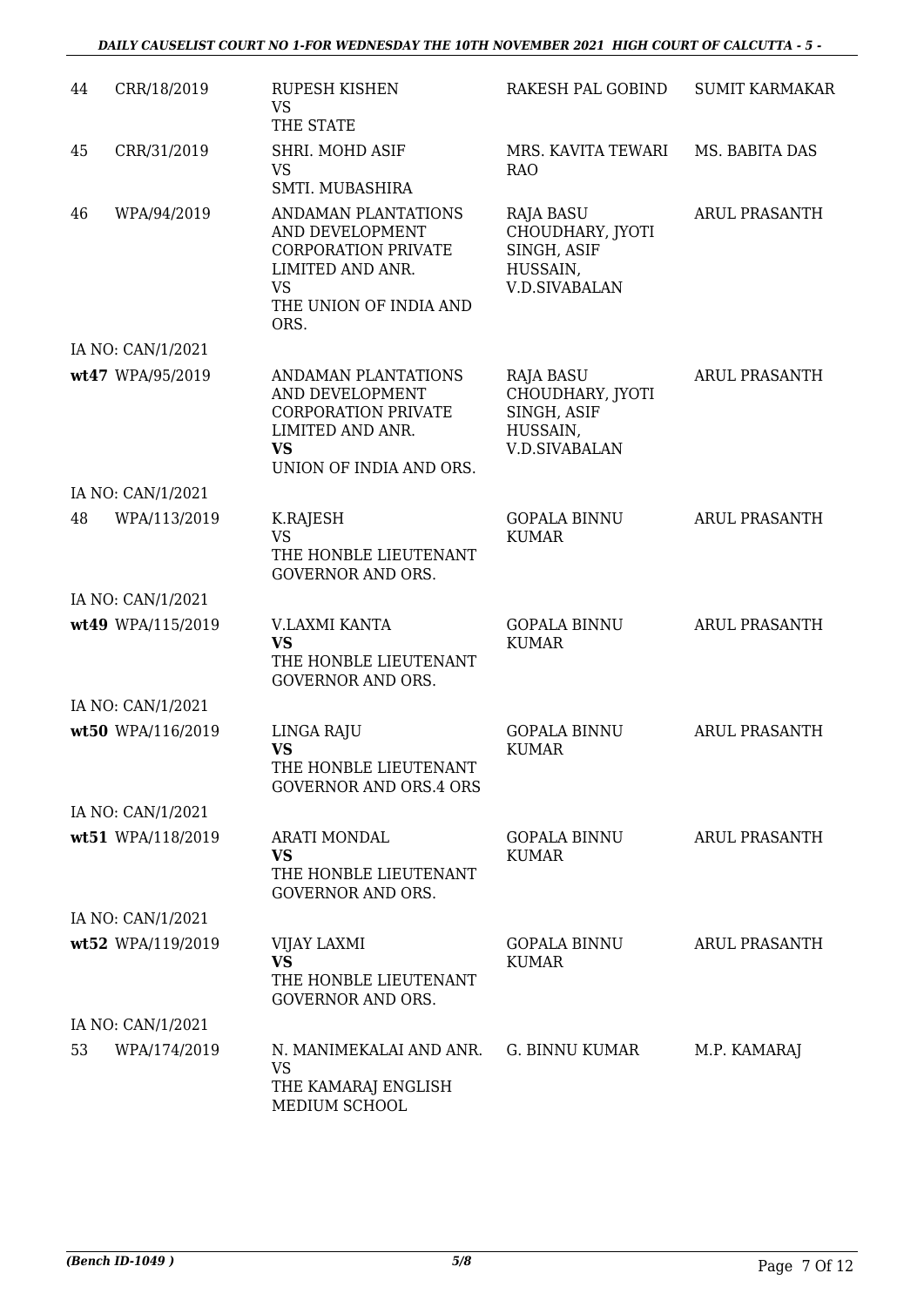|    | wt54 WPA/231/2019 | THE SECRETARY, KAMARAJ<br>ENGLISH MEDIUM SCHOOL<br><b>VS</b><br>N. MANIMEKALAI (EX-<br>CLERK) AND ANR.    | M.P. KAMARAJ                             | G. BINNU KUMAR                           |
|----|-------------------|-----------------------------------------------------------------------------------------------------------|------------------------------------------|------------------------------------------|
| 55 | WPA/243/2019      | KARTICK AND ORS.<br>VS<br>THE LIEUTENANT<br><b>GOVERNOR AND ORS.</b>                                      | ANJILI NAG, SHIPRA<br><b>MANDAL</b>      | <b>KRISHNA RAO</b>                       |
| 56 | WPA/248/2019      | <b>A.SUNDAR</b><br><b>VS</b><br>THE HONBLE LIEUTENANT<br><b>GOVERNOR AND ORS.</b>                         | <b>GOPALA BINNU</b><br><b>KUMAR</b>      | M.P.KAMARAJ                              |
| 57 | WPA/267/2019      | THE GENERAL MANAGER,<br>ANIIDCO LTD.<br><b>VS</b><br>Y. JOHN AND ORS.                                     | ANJILI NAG,<br>R.PRADEEP                 | <b>GOPALA BINNU</b><br><b>KUMAR</b>      |
| 58 | WPA/287/2019      | ISLAND TRAVELS PVT. LTD.<br><b>VS</b><br>THE ANDAMAN AND<br>NICOBAR ADMINISTRATION<br>AND ORS.            | DEEP CHAIM KABIR,<br><b>AJITH PRASAD</b> | KRISHNA RAO,<br><b>ANJILI NAG</b>        |
| 59 | WPA/289/2019      | YOHANNAN SAJEEVAN AND<br>ANR.<br><b>VS</b><br>ANDAMAN AND NICOBR<br><b>ADMINISTRATION</b>                 | DEEP CHAIM KABIR,<br><b>AJIT PRASAD</b>  | <b>KRISHNA RAO</b>                       |
| 60 | WPA/324/2019      | V.TRIMURTHY AND ORS.<br><b>VS</b><br>THE LIEUTENANT<br><b>GOVERNOR AND ORS.</b>                           | <b>ANJILI NAG</b>                        | <b>ARUL PRASANTH</b>                     |
|    | IA NO: CAN/1/2021 |                                                                                                           |                                          |                                          |
| 61 | WPA/20297/2019    | M/S ARYAN AQUA (INDIA)<br>PVT. LTD.<br><b>VS</b><br>THE ANDAMAN AND<br>NICOBAR ADMINISTRATION<br>AND ORS. | <b>ANJILI NAG</b>                        | KRISHNA RAO, AJAY<br><b>KUMAR MANDAL</b> |
| 62 | CRA/1/2020        | SAROJIT KULLU<br><b>VS</b><br>THE STATE                                                                   | D.ILANGO                                 | M.P.KAMARAJ                              |
| 63 | SAT/7/2020        | KALAIARASAN AND ORS.<br><b>VS</b><br>ASIF ALI AND ORS.                                                    | <b>ANJILI NAG</b>                        | KMB JAYAPAL                              |
| 64 | WPA/33/2020       | N.YUSUF<br><b>VS</b><br>THE ANDAMAN AND<br>NICOBAR ADMINISTRATION<br>AND ORS.                             | K.VIJAY KUMAR                            | AJAY KUMAR<br>MANDAL                     |
| 65 | WPA/47/2020       | S.PONNAMMAL<br><b>VS</b><br>THE UNION OF INDIA AND<br>ORS.                                                | DEEP CHAIM KABIR,<br>AJITH S. PRASAD     | <b>KRISHNA RAO</b>                       |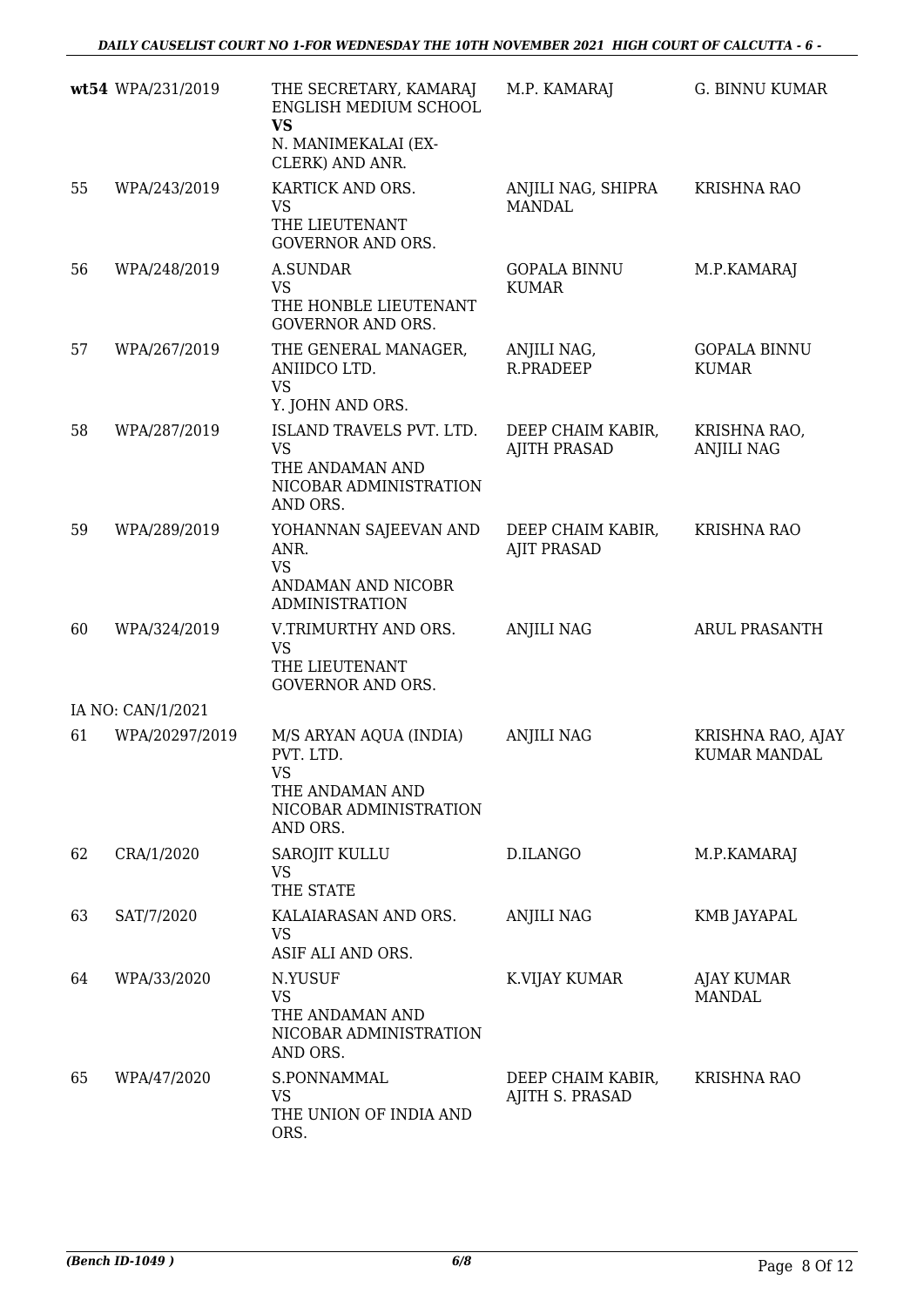| 66 | WPA/54/2020       | KISHEN RAM<br><b>VS</b><br>THE LIEUTENANT<br><b>GOVERNOR AND ORS.</b>                                                                             | G. MINI AND K.M.B.<br>JAYAPAL        |                                                    |
|----|-------------------|---------------------------------------------------------------------------------------------------------------------------------------------------|--------------------------------------|----------------------------------------------------|
| 67 | WPA/90/2020       | S. SHANMUGANATHAN<br><b>VS</b><br>ANDAMAN NICOBAR<br><b>ISLANDS INTEGRATED</b><br>DEVELOPMENT<br><b>CORPORATION LIMITED</b><br>(ANIIDCO) AND ANR. | <b>GOPALA BINU KUMAR</b>             | <b>ANJILI NAG</b>                                  |
| 68 | WPA/95/2020       | <b>ANITA XESS</b><br><b>VS</b><br>THE UNION OF INDIA AND<br>ORS.                                                                                  | <b>GOPALA BINNU</b><br><b>KUMAR</b>  |                                                    |
| 69 | WPA/97/2020       | P.YADAVA RAO<br><b>VS</b><br>THE UNION OF INDIA AND<br>ORS.                                                                                       | <b>GOPALA BINNU</b><br><b>KUMAR</b>  | KRISHNA RAO, AJAY<br><b>KUMAR MANDAL</b>           |
| 70 | WPA/102/2020      | SHRI. AKSHAY PANT<br><b>VS</b><br>THE UNION OF INDIA AND<br>ORS.                                                                                  | G. MINI AND K.M.B.<br><b>JAYAPAL</b> | M.P.KAMARAJ                                        |
| 71 | WPA/131/2020      | <b>SOURAV MISRA</b><br><b>VS</b><br>THE ANDAMAN AND<br>NICOBAR ADMINISTRATION<br>AND ORS.                                                         | K.VIJAY KUMAR                        | <b>KRISHNA RAO</b>                                 |
| 72 | WPA/139/2020      | <b>RITA SIL</b><br><b>VS</b><br>THE ADMINISTRATOR<br>(LIEUTENANT GOVERNOR)<br>AND ORS.                                                            | <b>ANJILI NAG</b>                    | <b>ARUL PRASANTH</b>                               |
|    | wt73 WPA/190/2021 | <b>RITA SIL</b><br><b>VS</b><br>THE ADMINISTRATOR<br>(LIEUTENANT GOVERNOR)<br>AND ORS.                                                            | <b>ANJILI NAG</b>                    | <b>ARUL PRASANTH</b>                               |
| 74 | WPA/149/2020      | M/S T.T. TRADING<br>COMPANY AND ANR.<br><b>VS</b><br>THE ANDAMAN AND<br>NICOBAR ADMINISTRATION<br>AND ORS.                                        | <b>ANJILI NAG</b>                    | <b>ARUL PRASANTH</b>                               |
| 75 | WPA/8463/2020     | SHRI. V. RAVICHANDRAN<br>AND ANR.<br><b>VS</b><br>THE LT.GOVERNOR AND<br>ORS.                                                                     | <b>GOPALA BINU KUMAR</b>             | KRISHNA RAO, AJAY<br><b>KUMAR MANDAL</b>           |
| 76 | WPA/9309/2020     | RDS PROJECT LIMITED AND<br>ANR.<br><b>VS</b><br>UNION OF INDIA AND ORS.                                                                           | PHIROZE EDULJI,<br>R.BHATTACHARYA    | ARUL PRASANTH,<br>ANJILI NAG, TULSI<br><b>LALL</b> |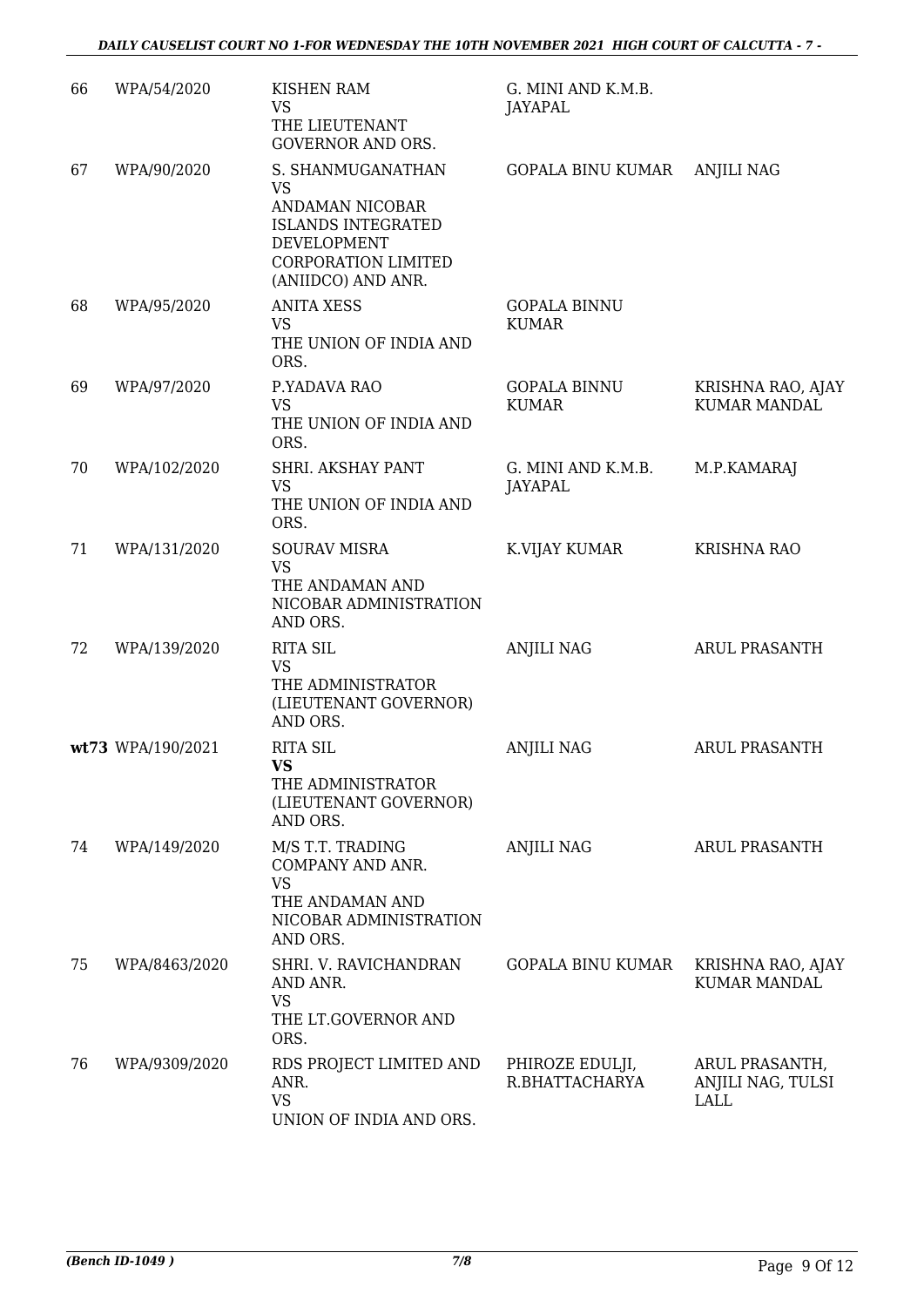#### *DAILY CAUSELIST COURT NO 1-FOR WEDNESDAY THE 10TH NOVEMBER 2021 HIGH COURT OF CALCUTTA - 8 -*

| 77 | CRA/3/2021       | KALYAN BHAGWAR<br><b>VS</b><br>THE STATE                                                                                   | K.SABIR                                   | A.S.ZINU                                 |
|----|------------------|----------------------------------------------------------------------------------------------------------------------------|-------------------------------------------|------------------------------------------|
| 78 | WPA/44/2021      | ASHA, ASSISTANT<br>ENGINEER-I<br><b>VS</b><br>THE LT. GOVERNOR AND<br>ORS.                                                 | RAJINDER SINGH,<br><b>TAPAN KUMAR DAS</b> | KRISHNA RAO,<br>K.VIJAY KUMAR            |
| 79 | WPA/59/2021      | <b>M.HEERA KUNWAR</b><br><b>VS</b><br>THE LIEUTENANT<br><b>GOVERNOR AND ORS.</b>                                           | K.M.B. Jayapal                            | <b>AJAY KUMAR</b><br><b>MANDAL</b>       |
|    | wt80 WPA/58/2021 | KAUSHALYA DEVI<br>VS<br>THE LIEUTENANT<br><b>GOVERNOR AND ORS.</b>                                                         | K. M. B. JAYAPAL                          | KRISHNA RAO,<br>A.K.MANDAL               |
|    | wt81 WPA/60/2021 | PREM KUMARI<br><b>VS</b><br>THE LIEUTENANT<br><b>GOVERNOR AND ORS.</b>                                                     | K.M.B.JAYAPAL                             | <b>KRISHNA RAO</b>                       |
|    | wt82 WPA/61/2021 | PREM LALL<br><b>VS</b><br>THE LIEUTENANT<br><b>GOVERNOR AND ORS.</b>                                                       | K.M.B. JAYAPAL                            | <b>KRISHNA RAO</b>                       |
|    | wt83 WPA/62/2021 | DEEPAK LALL<br><b>VS</b><br>THE LIEUTENANT<br><b>GOVERNOR AND ORS.</b>                                                     | K.M.B.JAYAPAL                             | <b>KRISHNA RAO</b>                       |
|    | wt84 WPA/65/2021 | KAILASH KUMARI<br><b>VS</b><br>THE LIEUTENANT<br><b>GOVERNOR AND ORS.</b>                                                  | K.M.B JAYAPAL                             | <b>AJAY KUMAR</b><br><b>MANDAL</b>       |
| 85 | WPA/83/2021      | <b>ABDUL SIDDIQUE</b><br><b>VS</b><br>THE LIEUTENANT<br><b>GOVERNOR AND ANR.</b>                                           | MOHD. TABRAIZ                             | KRISHNA RAO, AJAY<br><b>KUMAR MANDAL</b> |
| 86 | WPA/134/2021     | M/S SALCON ENGINEERS<br>AND FABRICATORS AND<br>ANR.<br><b>VS</b><br>THE CHAIRMAN, STATE<br>TRANSPORT AUTHORITY<br>AND ORS. | V.D.SIVABALAN,<br><b>RAKESH KUMAR</b>     | <b>KRISHNA RAO</b>                       |
| 87 | WPA/150/2021     | SMTI. E. SHYAMALA<br><b>VS</b><br>THE TEHSILDAR AND ORS.                                                                   | VISHAL KR. BISWAS,<br><b>ANJILI NAG</b>   | <b>KRISHNA RAO</b>                       |
| 88 | WPA/185/2021     | THE INDIA RED CROSS<br><b>SOCIETY</b><br><b>VS</b><br>THE ANDAMAN AND<br>NICOBAR ADMINISTRATION                            | MOHD. TABRAIZ                             | KRISHNA RAO, AJAY<br><b>KUMAR MANDAL</b> |

IA NO: CAN/2/2021, CAN/1/2021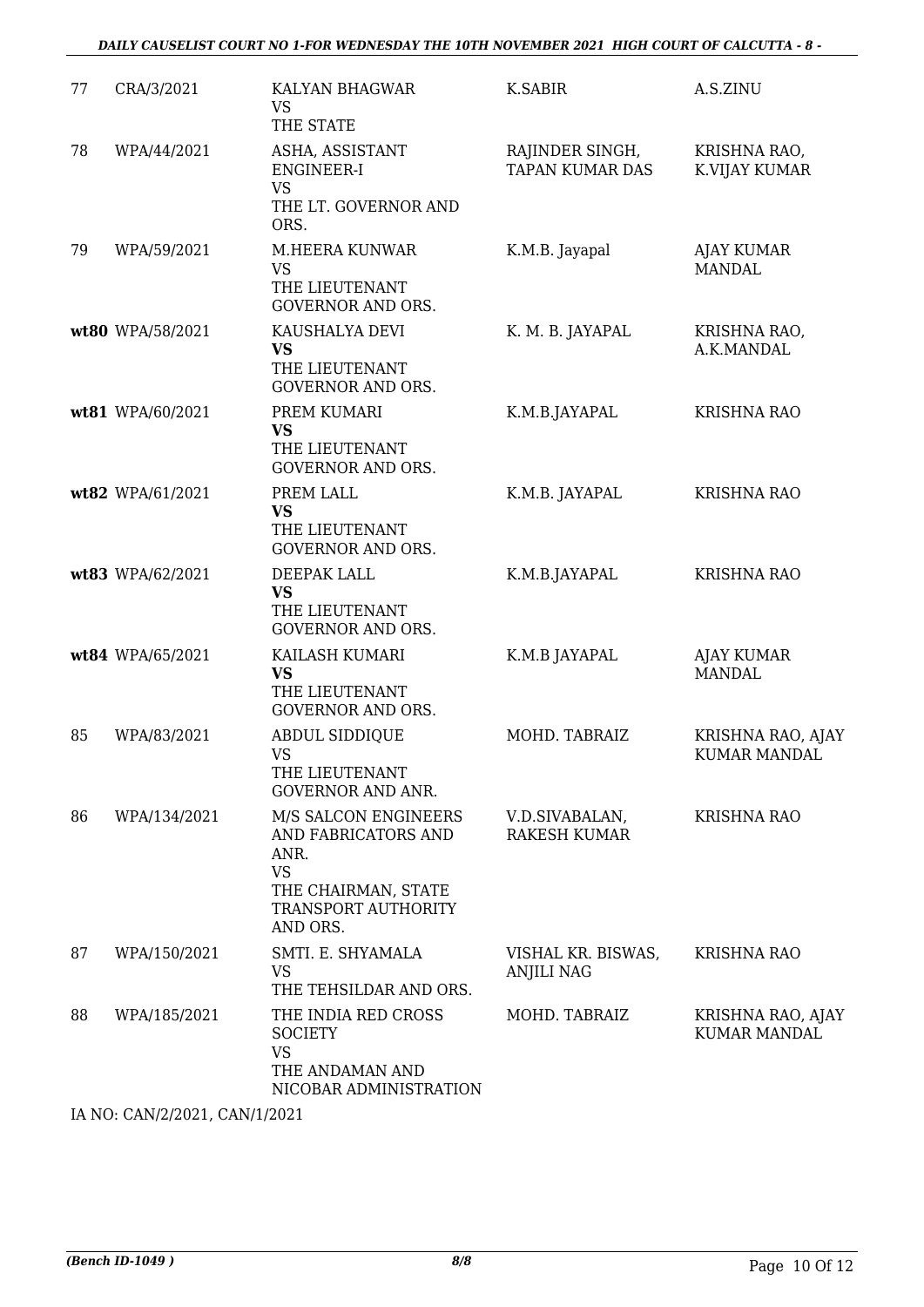

## Calcutta High Court **In The Circuit Bench at Port Blair Appellate Side**

**DAILY CAUSELIST For Wednesday The 10th November 2021**

**COURT NO. 2**

#### **SINGLE BENCH (SB)**

#### **HON'BLE JUSTICE AMRITA SINHA**

#### **MOTION**

| 1 | CO/15/2021                                                                                                                             | SMTI SARALA BAIDYA<br><b>VS</b><br><b>SAKTHI VEL</b>                                                                    | <b>ARUL PRASANTH</b>                |                    |  |  |
|---|----------------------------------------------------------------------------------------------------------------------------------------|-------------------------------------------------------------------------------------------------------------------------|-------------------------------------|--------------------|--|--|
| 2 | CO/18/2021                                                                                                                             | <b>DHARAM RAJ</b><br><b>VS</b><br><b>PADMA</b>                                                                          | <b>ARUN SHANDA</b><br><b>KUMAR</b>  |                    |  |  |
| 3 | WPA/160/2021                                                                                                                           | <b>BALA CHANDRAN</b><br><b>VS</b><br>THE ANDAMAN AND<br>NICOBAR ADMINISTRATION<br>AND ORS.                              | S.AJITH PRASAD,<br>D.C.KABIR        | <b>KRISHNA RAO</b> |  |  |
| 4 | WPA/259/2021                                                                                                                           | P. RAMANAMMA<br><b>VS</b><br>THE LIEUTENANT<br><b>GOVERNOR AND OTHERS</b>                                               | <b>ANANDA HALDER</b>                |                    |  |  |
| 5 | WPA/260/2021                                                                                                                           | M. RAJESHWARI<br><b>VS</b><br>THE ANDAMAN AND<br>NICOBAR ADMINISTRATION                                                 | LOKESH CHEZIAN                      |                    |  |  |
|   |                                                                                                                                        | <b>FOR HEARING</b>                                                                                                      |                                     |                    |  |  |
| 6 | WPA/173/2021                                                                                                                           | S.VIJAY KUMAR<br><b>VS</b><br>THE LIEUTENANT<br><b>GOVERNOR (DISCIPLINARY</b><br><b>AUTHORITY)</b>                      | <b>GOPALA BINNU</b><br><b>KUMAR</b> |                    |  |  |
|   | IA NO: CAN/1/2021                                                                                                                      |                                                                                                                         |                                     |                    |  |  |
| 7 | WPA/184/2021                                                                                                                           | SAKTHI SHIPPING<br><b>LOGISTICS PRIVATE</b><br><b>LIMITED</b><br><b>VS</b><br>THE HON'BLE LIEUTENANT<br><b>GOVERNOR</b> | <b>GOPALA BINNU</b><br><b>KUMAR</b> |                    |  |  |
|   | $\overline{11}$ $\overline{10}$ $\overline{01}$ $\overline{110}$ $\overline{1001}$ $\overline{101}$ $\overline{110}$ $\overline{1001}$ |                                                                                                                         |                                     |                    |  |  |

IA NO: CAN/2/2021, CAN/3/2021